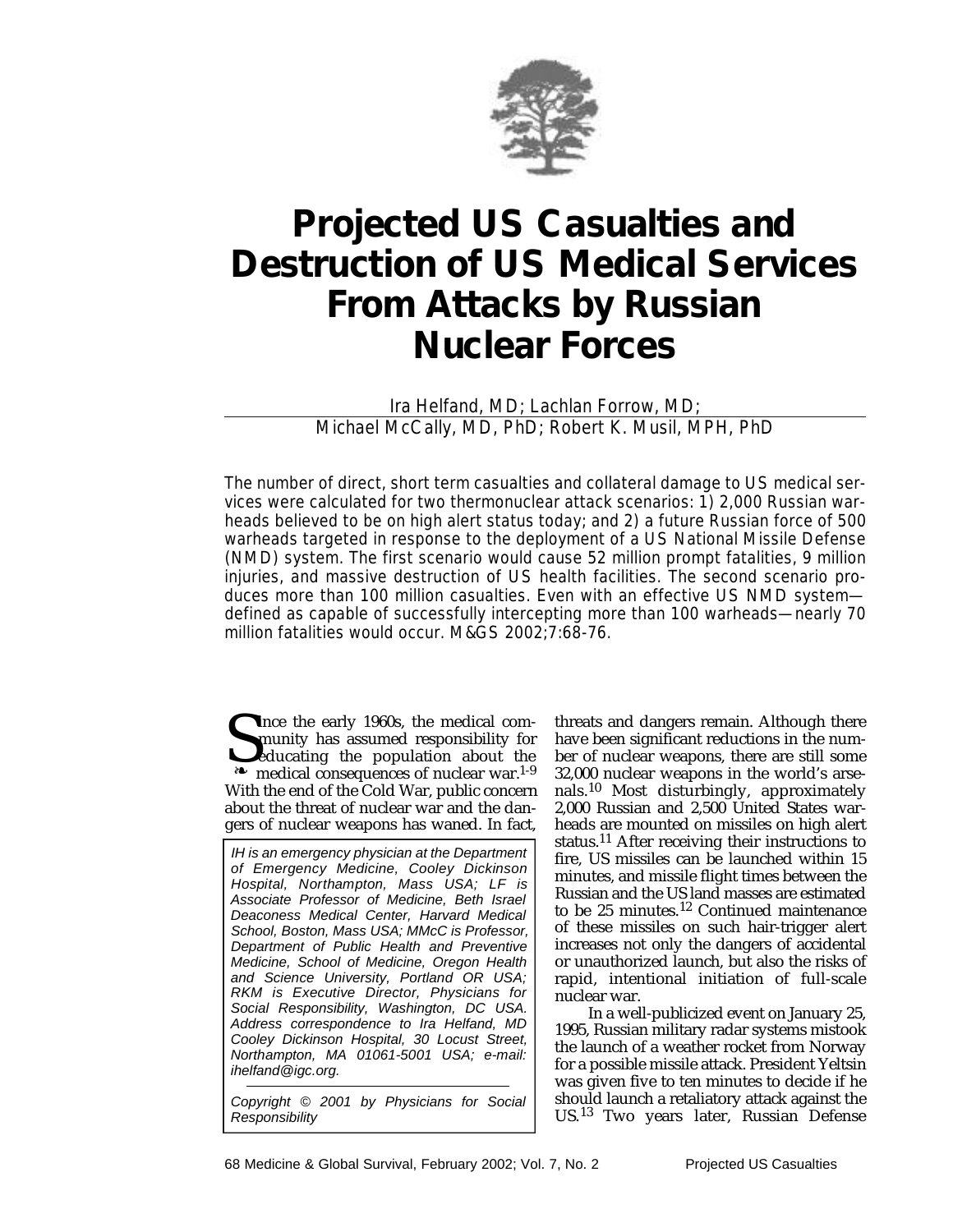Minister Igor Rodionov asserted, "Russia may soon approach a threshold beyond which its missiles and nuclear systems become uncontrollable."<sup>14</sup> Public debate in the US regarding nuclear policy is occurring in the absence of any published post-Cold War estimate of the expected casualties in the event of the large scale use of these weapons—whether by design or by accident.

## **The Call for De-Alerting**

A 1998 study estimated that a limited accidental attack on the US, involving 64 warheads on a single Russian Delta IV submarine, could cause 6,838,000 prompt fatalities. The study called for the de-alerting of US and Russian nuclear weapons.15 A number of different steps can be taken to de-alert these missiles, lengthening the time it takes to launch them. For example, the warheads or guidance systems can be physically removed from the missiles.12 In various forms, dealerting has been urged by the National Academy of Sciences;<sup>16</sup> the Canberra Commission;17 General George Lee Butler, commander of the US Strategic Command from 1991 to 1994, and 62 senior military colleagues from 17 nations;18 and other experts such as Sam Nunn, former chairman of the US Senate Armed Services Committee and Admiral Stansfield Turner, former Director of Central Intelligence.<sup>13,19,20</sup> Numerous state medical associations have called for dealerting, and in a September 7, 1999 letter to the President of the United States, the American Medical Association, citing the recommendations of General Butler, called on the President to "take the lead in developing such policies to minimize the danger of a nuclear catastrophe." Despite these calls, neither the US nor Russian government has acted to de-alert these weapons.

George W. Bush has called for major reductions in the US and Russian arsenals. Reportedly, after his first briefing as President on US nuclear forces Bush was stunned. "I had no idea we had so many weapons," he said. "What do we need them for?" But even the most ambitious reductions proposed by his administration still leave some 2,000 warheads in each arsenal, and these reductions would not actually occur for up to 10 years even if agreement were reached immediately.

# **Nuclear Attacks With and Without NMD**

In this paper, therefore, the authors first calculate the medical consequences of an attack on the United States by the force of 2,000 Russian nuclear warheads currently believed to be on high alert status, and likely to remain so even with a new arms control

agreement. Second, a near-term future scenario is examined involving the anticipated deterioration of Russian strategic nuclear forces over the next decade to a level below 1,000 warheads.21 In this second scenario, the Russians have targeted a postulated 500 weapons to attack major US population centers in response to the mitigating effects of a US National Missile Defense (NMD) system. The extent to which an NMD system of varying degrees of effectiveness could protect against the consequences of the attack is considered for two reasons.

First, the US government is currently considering whether to deploy a [limited] multi-layered National Missile Defense system (NMD) because of the possibility that a "rogue" state might acquire the ability to

launch a limited nuclear attack on the US at some point in the next 5-15 years. Such an attack, it is suggested, would involve fewer than 20 relatively small nuclear warheads. $22$  Proponents of NMD concede that even if the currently proposed system were to work it would not be able to protect against a large scale nuclear attack, but they hold out the possibility that future advances in technology might enable it to do so.23 Public support for NMD appears to be based in part on inflated expectations of what

a missile defense system could do. A 1998 poll showed that 54% of Americans thought the US already had the ability to shoot down incoming ballistic missiles.<sup>24</sup> There is no evidence that the US public understands the level of civilian protection that an NMD system would or would not provide.

Second, a US decision to proceed with a missile defense system appears to jeopardize the de-alerting of US and Russian nuclear forces and further deep reductions in the arsenals of the two countries. Speaking to the Duma on the day it approved ratification of the START II treaty, Russian President Vladimir Putin stated that the entire arms control regime could unravel were the US to build a missile defense system that violated the Anti-Ballistic Missile Treaty: "I want to stress that, in this case, we will have the chance and we will withdraw not only from the START II Treaty, but from the whole system of treaties on the limitation and control of strategic and conventional weapons."25 While the Bush Administration has tried to convince the Russian government to proceed with deep reductions even if the US proceeds with an NMD, it is not clear that they will be

Reportedly, after his first briefing as President on US nuclear forces Bush was stunned. "I had no idea we had so many weapons," he said. "What do we need them for?"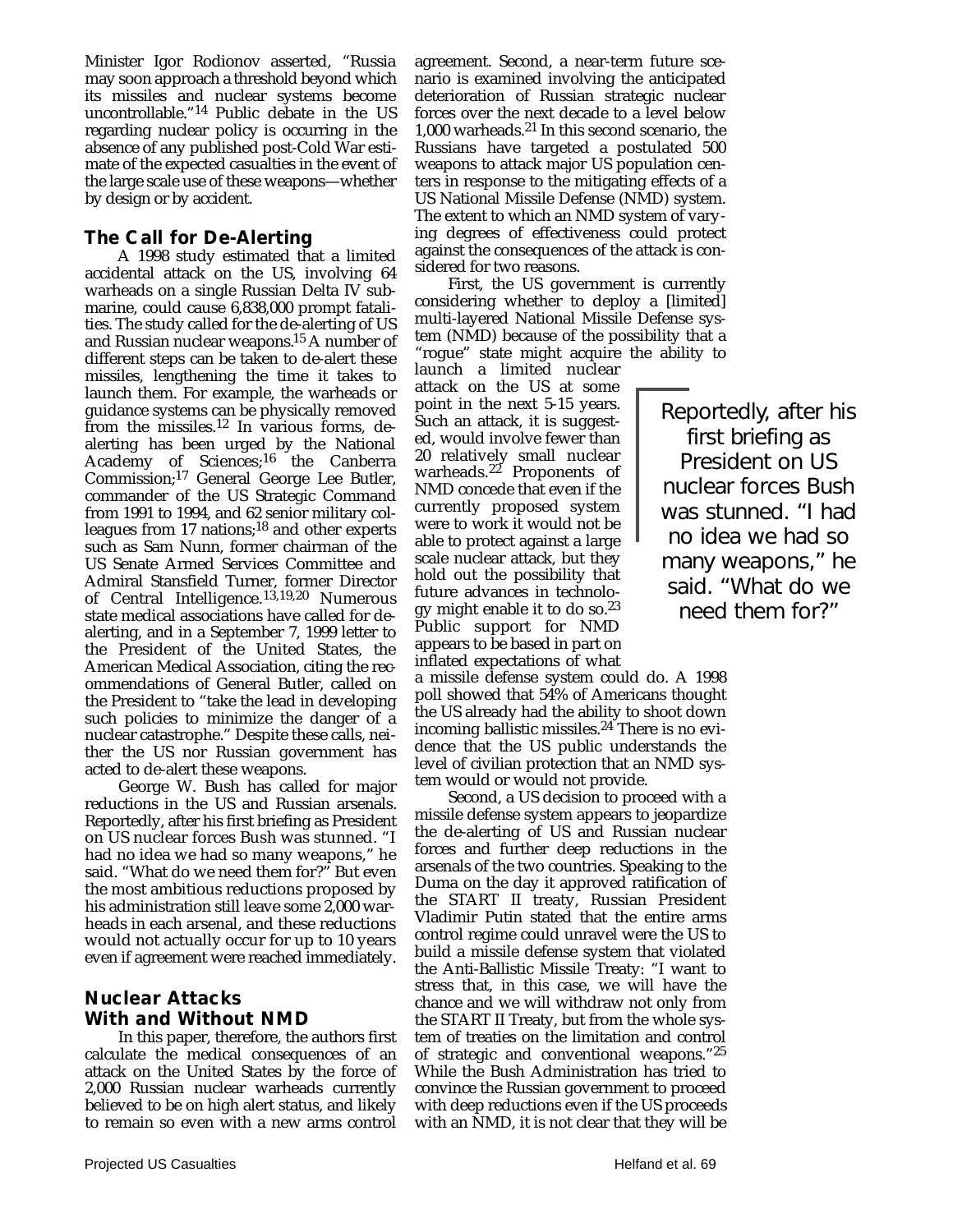successful. After meeting with Defense Secretary Rumsfeld in August, Defense Minister Ivanov reaffirmed Russian opposition, stating that "The existing, multi-layered system of strategic security that exists in the world today fully meets Russian needs."

In the aftermath of the attack on the World Trade Center, Russian policy remains unclear. At the Asia-Pacific Economic Cooperation (APEC) meeting in Shanghai, President Putin indicated some willingness to accept further development of an NMD in return for cuts in both US and Russian nuclear arsenals. It is not clear if such a deal can be completed, and if it is, the remaining warheads would probably remain on high alert status. Ironically, US officials have encouraged continued high alert status by trying to persuade the Russians that they would not be threatened by an NMD system as long as they retained "large diversified arsenals of

strategic offensive weapons," maintained on high alert that permits "launch on warning." Thus the current US position effectively encourages Russia to maintain thousands of warheads on hair-trigger alert.<sup>26</sup>

#### **Methods**

The authors employed a multi-component computer program and set of databases developed by the Natural Resources Defense Council (NRDC), the output from which includes the immediate mortality from blast, burn, and ionizing radiation for a given targeting scenario.

## **US Targets for Russian Nuclear Weapons**

The first scenario considers an attack on the continental United States involving 2,000 550-kiloton Russian warheads delivered to their targets by SS-18 and SS-19 interconti-

| <b>Description</b>                               |       | (each) | # Targets # Warheads Burst Height<br>(m) | Total<br>Warheads | %Total |  |
|--------------------------------------------------|-------|--------|------------------------------------------|-------------------|--------|--|
| <b>ICBM Launch Control Centers: MM-III</b>       | 50    | 2      | 0                                        | 100               | 5.0    |  |
| ICBM Silos: MM-III                               | 500   | 2      | 0                                        | 1,000             | 50.0   |  |
| <b>ICBM Launch Control Centers: MX</b>           | 5     | 4      |                                          | 20                | 1.0    |  |
| <b>ICBM Silos: MX</b>                            | 50    | 4      | 0                                        | 200               | 10.0   |  |
| <b>Strategic Bomber Bases</b>                    | 5     | 4      | 1,840                                    | 20                | 1.0    |  |
| <b>Other Military Airfields</b>                  | 101   |        | 1.840                                    | 101               | 5.1    |  |
| International Airports (Civilian)                | 60    |        | 1.840                                    | 60                | 3.0    |  |
| <b>SLBM Facilities</b>                           | 11    | 2      | 1,840                                    | 22                | 1.1    |  |
| Other Naval Bases and Naval Yards                | 18    |        | 1,840                                    | 18                | 0.9    |  |
| <b>Nuclear Warhead Storage Facilities</b>        | 10    | 2      | 0                                        | 20                | 1.0    |  |
| Nuclear Weapons Design and                       |       |        |                                          |                   |        |  |
| <b>Production Facilities</b>                     | 14    |        | 1,840                                    | 14                | 0.7    |  |
| Political-Military Leadership and Infrastructure | 33    |        | 1.840                                    | 33                | 1.7    |  |
| Urban Centers of Commerce and Selected           |       |        |                                          |                   |        |  |
| <b>State Capitols</b>                            | 50    |        | 1,840                                    | 50                | 2.5    |  |
| <b>Electric Power Plants</b>                     | 342   |        | 1.840                                    | 342               | 17.1   |  |
| <b>Totals</b>                                    | 1.249 |        |                                          | 2.000             | 100    |  |
|                                                  |       |        |                                          |                   |        |  |

#### **Table 1. Summary information for the 1,249 discrete targets selected for 2,000 Russian nuclear weapons in the first scenario.**

Geographic coordinates for these targets have been verified to the nearest minute or better. The 342 electric power plants targeted in this scenario comprise approximately 68% of the current US electric generating capacity. Political-military leadership and infrastructure targeted in the first scenario are: Camp David (Thurmont, MD); Central Intelligence Agency Headquarters (Fairfax, VA); Department of Energy Germantown Office (Germantown, MD); Department of Energy Headquarters (Forrestal Building, Washington, DC); Department of State Main Office Building (Washington, DC); F.E. Warren Air Force Base Headquarters (Cheyenne, WY); National Aeronautical and Space Administration Headquarters (Washington, DC); New Boston Satellite Tracking Ground Station (New Boston, NH); Nuclear Regulatory Commission Headquarters (Rockville, MD); Onizuka Air Force Base Satellite Tracking Ground Station (Sunnyvale, CA); PARCS Radar (Cavalier Air Force Station, Pembina County, ND); PAVE PAWS Radar (Beale Air Force Base, Yuba County, CA); the Pentagon (Arlington, VA); Schriever Air Force Base Satellite Tracking Ground Station (Colorado Springs, CO); the US Capitol Building (Washington, DC); US Courts of Appeal (DC and First-Eleventh Circuits); US Army Missile Command Headquarters (Huntsville, AL); Vandenberg Air Force Base Satellite Tracking Ground Station (Vandenberg, CA); and the White House (Washington, DC). Urban centers of commerce and selected state capitols targeted in the first scenario are: Atlanta, GA; Austin, TX; Birmingham, AL; Boston, MA; Charleston, WV; Cheyenne, WY; Chicago, IL; Columbia, SC; Columbus, OH; Denver, CA; Harrisburg, PA; Hartford, CT; Huntsville, AL; Indianapolis, IN; Jefferson City, MO; Kansas City, MO; Kansas City, MO; Knoxville, TN; Las Vegas, NV; Lincoln, NE; Los Angeles, CA; Madison, WI; Memphis, TN; Miami, FL; Minneapolis, MN; Montgomery, AL; Nashville, TN; New Orleans, LA; Oakland, CA; Oklahoma City, OK; Olympia, WA; Omaha, NE; Philadelphia, PA; Phoenix, AZ; Pittsburgh, PA; Providence, RI; Raleigh, NC; Richmond, VA; Sacramento, CA; Salt Lake City, UT; San Diego, CA; San Francisco, CA; San Jose, CA; Santa Fe, NM; Savannah, GA; Seattle, WA; Springfield, IL; St. Lewis, MO; Trenton, NJ; Wilmington, DE.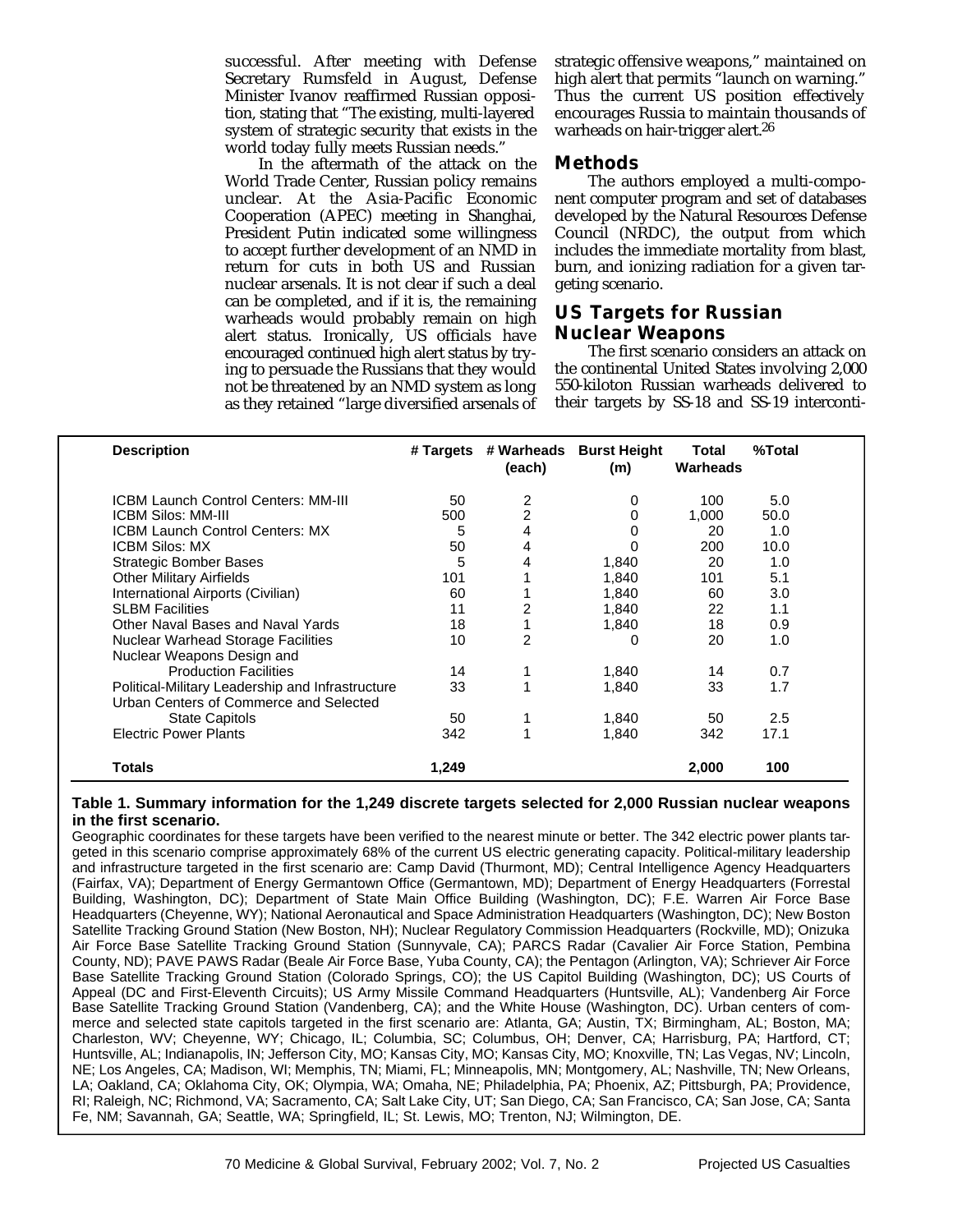nental ballistic missiles (ICBMs).27 Each warhead is assumed to have a 25% chance of failing to explode on target because of technical problems, but the complex issues of warhead "fratricide" (the failure of a nuclear warhead to detonate due to the effects of nearby explosions) is not addressed, nor are the targeting logistics relating to "footprint size" (the maximum area within which targets could be reached by warheads independently targeted and released during the ballistic phase of the flight of a single ICBM).

Actual Russian nuclear war plans are, of course, highly secret. More is known about the US war plan, the Single Integrated Operational Plan (SIOP). The US SIOP is constructed annually, and current guidance identifies four categories of major attack options (MAOs) which the US must be continuously prepared to execute against Russia. The MAOs range from attacks restricted to Russian military targets with cities excluded, to broader attacks on leadership, economic, and urban-industrial targets.28 While the targets Russian nuclear war planners might choose cannot be known with certainty, this first scenario assumes a Russian attack similar in target categories to a comprehensive US MAO, with 1,249 discrete targets, some receiving multiple warheads. Summary information on the targeting is given in Table 1.

#### **The Counterforce Scenario**

In this first scenario, most of the Russian warheads (66%) are targeted at ICBM missile silos (550 targets) and launch control centers (55 targets) deployed at three bases:

• F.E.Warren (150 Minuteman III and 50 MX missiles distributed over approximately 22,000 square kilometers (km2) at the intersection of Colorado, Wyoming, and Nebraska);

• Minot (150 Minuteman III missiles distributed over approximately 16,000 km2 in North Dakota);

• Malmstrom (200 Minuteman III missiles distributed over approximately 30,000 km2 in Montana).29

Because both ICBM launch control centers and silos are designed to resist blast and other effects of a nuclear explosion, this calculation assumed two Russian warheads were detonated on each Minuteman III target and four warheads on each MX. More warheads were assigned to each MX target because these missiles carry up to ten highly accurate warheads each, whereas Minuteman III missiles carry fewer, less accurate warheads each.

The height of burst at which a nuclear explosion occurs determines the nature and



degree of its effects. In the first scenario, ground bursts were assigned to targets hardened to resist blast effects, and for less vulnerable targets a height of burst—1,840 meters—was chosen that maximizes the radius of high crushing pressure [10 pounds per square inch (psi)]. At this height no local fallout is predicted to occur, in contrast to the ground bursts where significant fallout is calculated. Sixty of the electrical plants chosen as targets in this scenario contain nuclear reactors, but for this calculation the secondary impact of radioactive contamination from these destroyed plants, which would be substantial, was not assessed.

#### **The NMD Scenario**

The second scenario considers an attack on the continental United States by a Russian force of 500 550-kiloton warheads. The US is assumed to have deployed a missile defense system that can intercept incoming warheads. In response, the Russians have targeted their missiles on US population centers in order to maintain the ability to inflict unacceptable casualties. As with the first scenario, 25% of the 500 warheads are assumed to malfunction and a height of burst of 1,840 meters for all warheads is selected, resulting in no significant local fallout.

The 500 specific population targets for Russian nuclear weapons were selected as follows: a one square-kilometer population grid for the continental United States was computed using 1999 census data; $30$  for each one-square kilometer cell in that grid, the population within a 9.6 kilometer circle centered on the cell (i.e., the expected zone of mass fires, as discussed below) was summed; the cells were then rank-ordered according to the summed populations; and, finally, the 500 cells with the largest population sums were selected as targets under the constraint that the 9.6 kilometer circles around the

**Figure 1: Targets are shown for the 2,000-warhead scenario (filled circles) and for the 500-warhead scenario (open triangles). Map courtesy Natural Resources Defense Council.**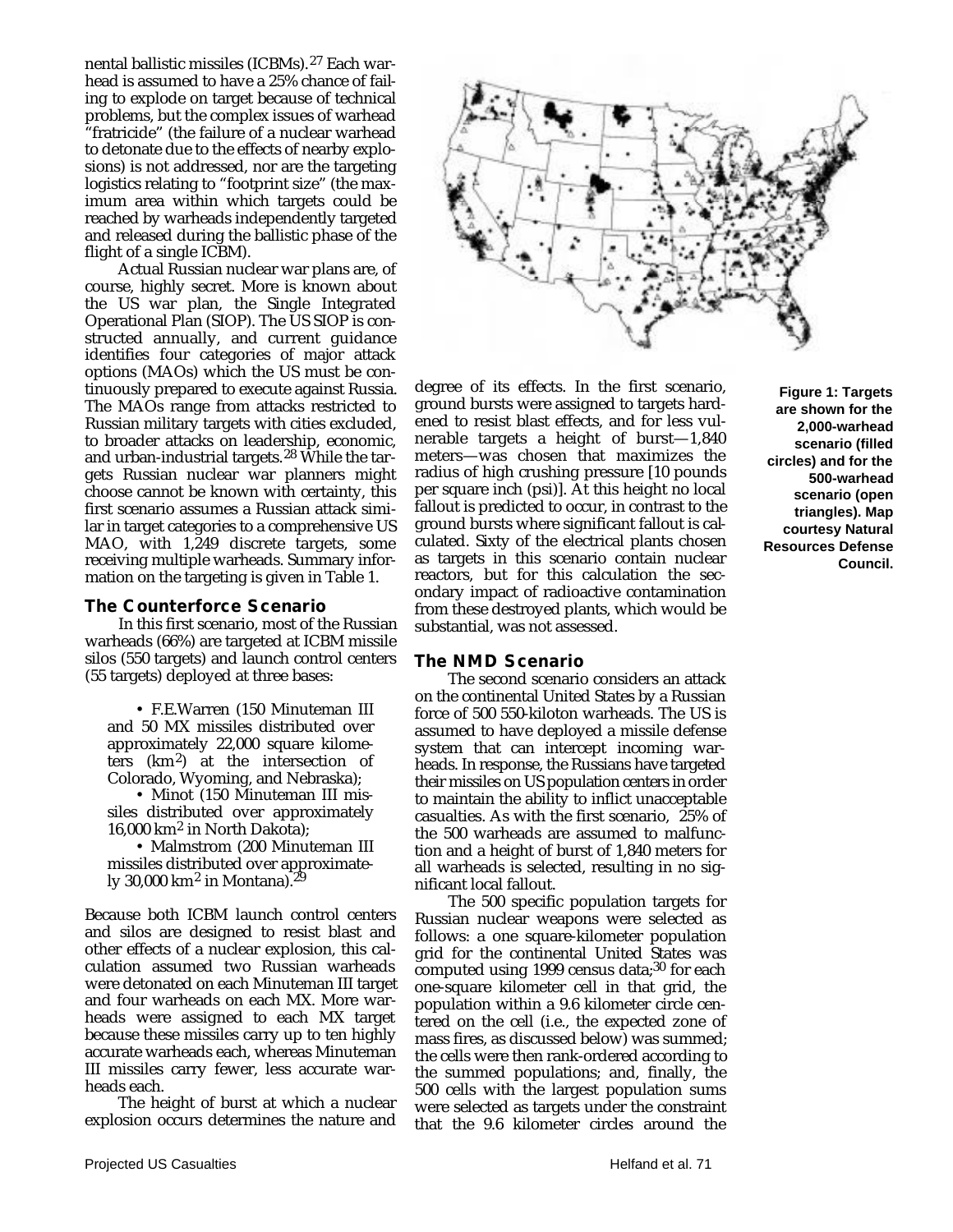selected cells did not overlap. The authors then examined the effects of an NMD capable of intercepting 10%, 20%, or 30% of these warheads—an operational capability that greatly exceeds current expectations for this technology. Figure 1 displays the locations of the targets for both the 2,000 warhead and the 500 warhead scenarios.

## **Casualty Calculations**

Immediate fatalities are determined primarily by the area of anticipated fire storms generated by the nuclear explosions. Mass fires are assumed to ignite across the area exposed to 10 or more calories per square centimeter (cal/cm<sup>2</sup>), coalescing into giant firestorms with hurricane-force winds and average air temperatures above the boiling point of water. Within this area, the combined effects of superheated wind and toxic smoke would result in a death rate approaching 100%.31 Assuming 20 kilometers visibility, a 550-kt surface burst would create a thermal flux of 10 cal/cm<sup>2</sup> to a distance of 6.3 kilometers (3.9 miles). An air burst at 1,840 meters would create a thermal flux of 10 cal/cm2 to a distance of 9.6 kilometers (5.9 miles).32

To calculate casualties resulting from this attack at distances beyond the firestorm, a model was employed based on the experiences at Hiroshima and Nagasaki, where injuries and deaths occurred even at relatively far distances from the ground zeroes (primarily as the result of indirect blast injury to persons inside wooden houses at the time of the attack). At Hiroshima, a 24.9% injury rate and a 2.1% fatality rate occurred for people living in the band of terrain exposed to overpressures of between 0.8 to 2.3 psi, and at Nagasaki a 9.5% injury rate and 1.1% fatality rate occurred in areas exposed to 1.0 to 2.7 psi.33 For a 550-kt explosion at 1,840 meters, overpressures of this magnitude occur in a band extending from 7.9 out to 15.4 kilometers from ground zero.32 Subtracting out the population living in the zone of 100% lethality due to firestorms, the same census data were used to calculate injuries and deaths based on the averaged probabilities for Hiroshima and Nagasaki. Probabilities for overlapping zones were summed using the formula: (Combined probability of  $P1...PN$ ) = 1-((1-P1)x(1-P2)x ...  $x(1-PN)$ ).

Fallout patterns were calculated with the K-Division Defense Nuclear Fallout Code, 3rd Edition, (KDFOC3) developed at Lawrence Livermore National Laboratory.34 The most probable wind velocities and directions for the continental United States in 2.5 degree latitude by 2.5-degree longitude cells for 15 elevations (from the surface to approximately 30 kilometers in altitude) for each month of the year were used for the fallout

calculations.35 Fallout depends on the fraction of the explosive yield from fission reactions, and calculations were performed for fission fractions of 50% (the most commonly cited value) and 80%.36 Under the assumption that radioactive products from the explosions decay exponentially with a time constant of 1.2 hours,  $32$  the dose rates two days after the explosion will be less than 1% of the initial dose rates, therefore health effects were computed for fallout dose rates integrated over the first 48 hours after the explosion. The sheltering factor, a factor by which the instantaneous dose rate is divided to account for the protection against fallout offered by various structure types, was varied between 1 (no sheltering), 4 (an average single-story, residential structure), 7 (an average multistory structure) and 40 (basement environments).37 Fallout casualties were calculated using probability functions for severe radiation sickness and mortality, choosing a conservative value of 4.5 Sieverts (Si) for the 50%-lethal dose.38

In this paper the authors have not attempted to calculate the additional long term and indirect casualties that would be expected. These include deaths from exposure; from epidemic disease with the breakdown of public sanitation and the widespread incidence of radiation induced immunosuppression; from starvation with the disruption of transportation and food distribution networks; from cancers induced by radiation exposure; and from the effects of widespread damage to the ecosystem. Previous studies have suggested that such deaths might exceed the direct casualties discussed in this study, but because they are less subject to precise calculation, they have not been considered further.<sup>1,8,39</sup>

## **Hospital Data**

Damage to the US hospital system was estimated using 1998-1999 data obtained from the American Hospital Association.40 From this database a total of 5,939 facilities in the continental United States (for which geographic coordinates were provided) were used in the calculation. Information fields included hospital name, city, state, latitude and longitude, beds, intensive care unit beds, burn unit beds, operating rooms, full-time-equivalent personnel, and full-time equivalent physicians and dentists.

## **Results**

From the combined effects of blast, burns, and radiation, the attack by 2,000 warheads would cause  $52 \pm 2$  million deaths and  $9 \pm 1$  million injuries, even though it was primarily directed at military targets in sparsely populated areas. The goal of the first attack,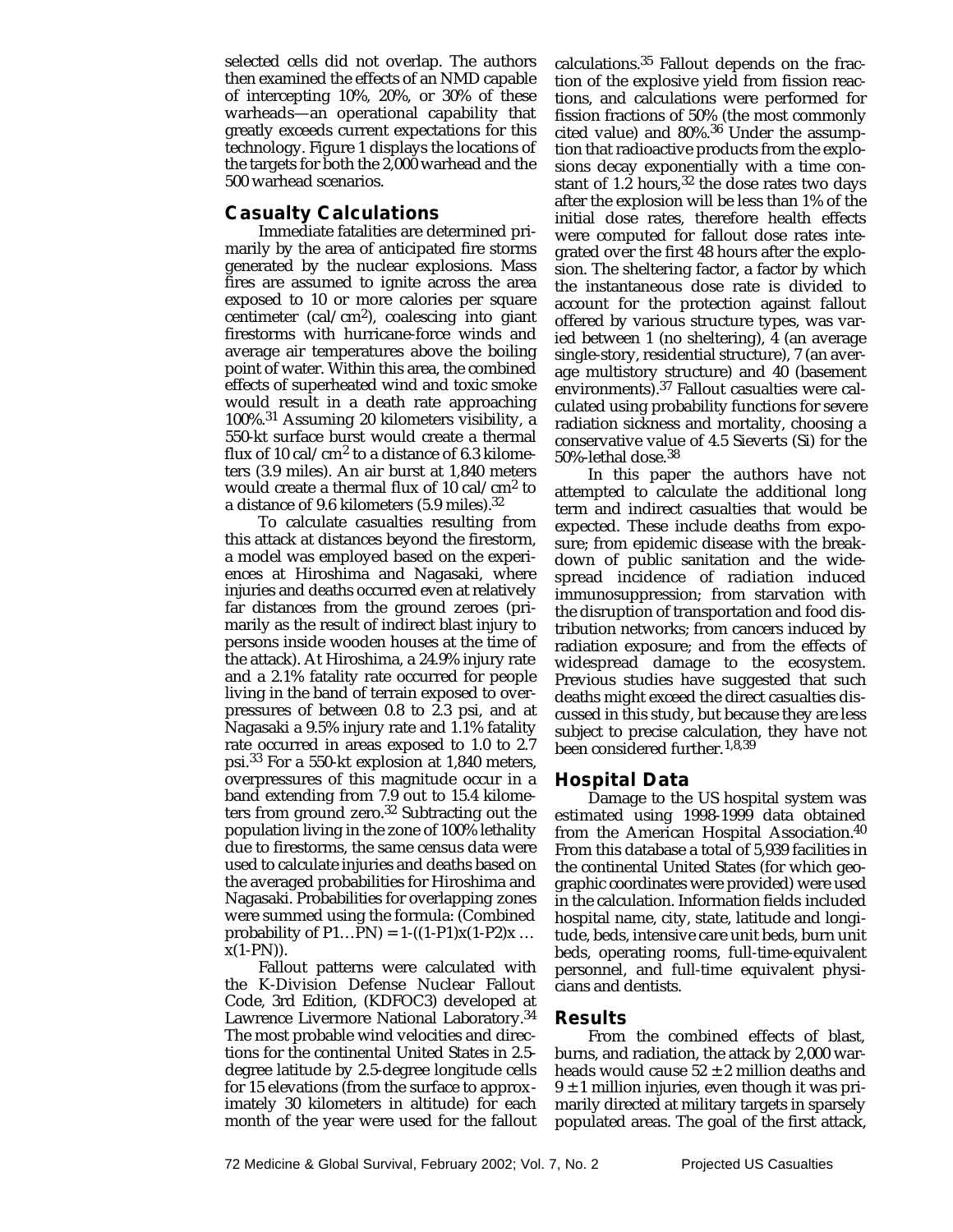to recall, was to destroy US military, political, and economic targets. In the 2,000-warhead scenario, there were 660 air bursts, many of which had overlapping zones of mass fires and blast damage because the distances separating some of the targets were less than the diameter of the zones. Because of this overlap, randomly removing 25% of the attacking warheads (due to malfunctions)<br>does not correspondingly correspondingly reduce the number of casualties by 25%. The standard deviations given above for the total numbers of killed and injured were largely determined by the effect of randomly removing 25% of attacking warheads averaged over multiple computer runs, and were less significantly determined by the input parameter variation for the fallout calculations, discussed below.

Figure 2 displays the fallout patterns resulting from the nuclear explosions at the 605 US missile silo and launch control center targets (representing two thirds of the targets for the 2,000 warheads) for the most probable wind patterns for the month

of August. Fallout calculations were computed for warhead fission fractions of 50% and 80%, for four values of the sheltering factor, and for each month of the year in order to understand the different variables. The standard deviations given in Table 2 are derived from monthly variations in wind speed and direction. Under the maximal assumption of high fission fraction (80%) and no sheltering,

the resulting four million fallout casualties represent less than 10% of the total casualties from the 2,000-warhead scenario. The area of fallout zones in which a 50%-lethal dose occurs does not vary substantially by month, and decreases the greater the effective sheltering of the population.

In the second scenario, the US targets for 500 Russian nuclear weapons are chosen to maximize loss of life. If all 500 warheads detonated over their tar-

| <b>Sheltering</b> | Warhead<br><b>Fission</b><br><b>Fraction</b> | <b>Casualties</b><br>(thousands) | <b>Killed</b><br>(thou-<br>sands) | <b>Severe</b><br><b>Radiation</b><br><b>Sickness</b><br>(thousands) | Area (10 <sup>3</sup> km <sup>2</sup> ) in<br>which 48-hour<br>Integrated Dose $\geq$<br>4.5 Si |
|-------------------|----------------------------------------------|----------------------------------|-----------------------------------|---------------------------------------------------------------------|-------------------------------------------------------------------------------------------------|
| None              | 50%                                          |                                  | $2.571 \pm 585$ 1.285 $\pm$ 223   | $1.286 \pm 626$                                                     | $319 \pm 22$                                                                                    |
| None              | 80%                                          |                                  |                                   | $3.950 \pm 1.479$ $1.848 \pm 348$ $2.102 \pm 1.519$                 | $402 \pm 33$                                                                                    |
| Residential       | 50%                                          | $666 + 71$                       | $402 + 27$                        | $264 + 76$                                                          | $143 + 4$                                                                                       |
| Residential       | 80%                                          | $1.032 \pm 185$                  | $509 \pm 52$                      | $523 \pm 192$                                                       | $180 \pm 7$                                                                                     |
| Multistory        | 50%                                          | $437 \pm 44$                     | $312 \pm 14$                      | $125 \pm 46$                                                        | $102 \pm 2$                                                                                     |
| Multistory        | 80%                                          | $571 + 57$                       | $.371 + 8$                        | $200 + 57$                                                          | $130 \pm 4$                                                                                     |
| <b>Basement</b>   | 50%                                          | $129 \pm 21$                     | $65 \pm 2$                        | $64 \pm 21$                                                         | $15 \pm 1$                                                                                      |
| <b>Basement</b>   | 80%                                          | $228 \pm 18$                     | $87 + 8$                          | $141 + 20$                                                          | $29 \pm 1$                                                                                      |

**Table 2: Statistical results for the fallout resulting from the 2,000-warhead scenario attacks against the 605 US missile silo and launch control center targets.**

| Percent<br>of<br>Incoming<br>Warheads<br>Intercepted | <b>Incoming</b><br>Warheads<br><b>Intercepted</b> | Number of Total Number<br>of Exploding<br><b>Warheads</b> | Mean Number of<br><b>Deaths in Mass</b><br><b>Fire Zones</b><br>(thousands) | <b>Maximum Number</b><br>of Deaths in Mass<br><b>Fire Zones</b><br>(thousands) |
|------------------------------------------------------|---------------------------------------------------|-----------------------------------------------------------|-----------------------------------------------------------------------------|--------------------------------------------------------------------------------|
| $0\%$                                                | 0                                                 | 375                                                       | $97,104 \pm 2,714$                                                          | 111,290                                                                        |
| 10%                                                  | 37                                                | 338                                                       | $87,394 \pm 2,568$                                                          | 111,398                                                                        |
| 20%                                                  | 75                                                | 300                                                       | $77,683 \pm 3,061$                                                          | 105,853                                                                        |
| 30%                                                  | 113                                               | 262                                                       | $67,973 \pm 3,180$                                                          | 99,734                                                                         |

**Table 3. Statistical results from the 500-warhead scenario assuming that 25% of the warheads malfunction and a US National Missile Defense system is in place.** For these calculations, successively greater percentages of the attacking warheads were randomly removed and the resulting mean, standard deviation, and maximum numbers of deaths in mass fire zones determined.

> gets, a total of 132 million deaths and 8 million injuries are calculated to occur. Under the assumption that 25% of the warheads malfunction, the attack would produce a total of  $97 \pm 3$  million deaths in mass fire zones. where the standard deviation was determined from the random removal of 125 of the attacking warheads. Figure 3 displays a map of the northeastern United States, showing population targets from the 500 warhead sce-



**Figure 2: Fallout patterns resulting from the 2,000 warhead scenario attacks against the 605 US missile silo and launch control center targets. The most probable wind patterns for the month of August were used for this calculation. The 48 hour integrated dose to unsheltered individuals is plotted. Figure courtesy Natural Resources Defense Council.**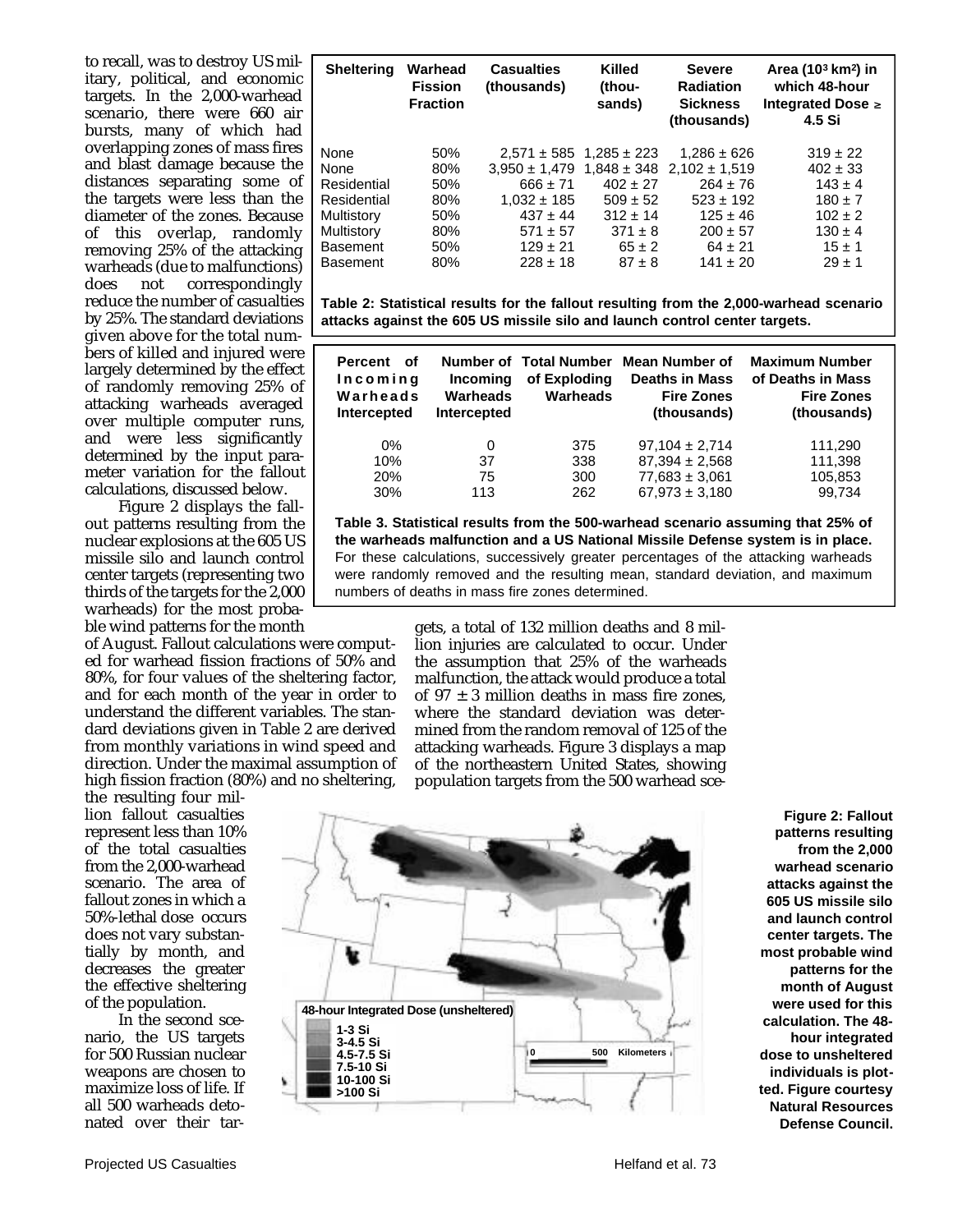#### **2,000-warhead scenario**

#### **500-warhead scenario with 20% of incoming warheads intercepted by US National Missile Defense**

|                            | Total<br><b>Before</b><br><b>Attack</b> | Average Number in Average Percent<br><b>Mass Fire Zones</b> | in Mass Fire<br><b>Zones</b> | <b>Average Number in</b><br><b>Mass Fire Zones</b> | Average<br><b>Percent in Mass</b><br><b>Fire Zones</b> |
|----------------------------|-----------------------------------------|-------------------------------------------------------------|------------------------------|----------------------------------------------------|--------------------------------------------------------|
| Hospitals                  | 5.939                                   | $973 \pm 38$                                                | 16.4%                        | $1,396 \pm 57$                                     | 23.5%                                                  |
| <b>Beds</b>                | 1.000.617                               | $243,949 \pm 10,248$                                        | 24.4%                        | $354.750 \pm 17.884$                               | 35.5%                                                  |
| <b>ICU Beds</b>            | 85.521                                  | $24.075 \pm 1.160$                                          | 28.2%                        | $35,525 \pm 1,788$                                 | 41.5%                                                  |
| <b>Burn Beds</b>           | 1.151                                   | $516 \pm 31$                                                | 44.8%                        | $585 \pm 55$                                       | 50.8%                                                  |
| <b>Operating Rooms</b>     | 23.233                                  | $5.909 \pm 281$                                             | 25.4%                        | $8,496 \pm 425$                                    | 36.6%                                                  |
| <b>Total Hospital Full</b> |                                         |                                                             |                              |                                                    |                                                        |
| <b>Time Equivalent</b>     |                                         |                                                             |                              |                                                    |                                                        |
| Employees (FTEs)           | 4.339.452                               | $1.200.175 \pm 51.520$                                      | 27.7%                        | $1.667.860 \pm 87.131$                             | 38.4%                                                  |
| Hospital Physician         |                                         |                                                             |                              |                                                    |                                                        |
| and Dentist FTEs           | 97.421                                  | $27,981 \pm 1,526$                                          | 38.9%                        | $42.222 \pm 3.924$                                 | 43.3%                                                  |
|                            |                                         |                                                             |                              |                                                    |                                                        |

**Table 4: Summary data on impacts of the two nuclear attack scenarios on US medical services.** Standard deviations were determined by the random removal of warheads due to malfunction and, for the 500-warhead scenario, the effect of a US National Missile Defense.

> nario with mass fire and blast zones. Somewhat unexpectedly, the mitigating effect of an NMD system does not reduce the number of fatalities by very much, as shown in Table 3. Even if almost one third of the warheads are intercepted, there are still potentially 100 million deaths and, on average, 68 million deaths in mass fire zones.

> Table 4 provides summary data on the impact of the two attacks on the US medical infrastructure. High percentages of beds, operating rooms, and personnel are destroyed in both scenarios by being inside the zones of the firestorms. Figure 4 shows the hospitals in the Phoenix, Arizona metropolitan area along with zones of firestorms and outer destruction calculated in the 500 warhead scenario. Six explosions would destroy 37 hospitals, leaving 6 hospitals in a

50-km buffer zone around the area of firestorms with 531 beds to treat the 177,000 injured. A high incidence of severe burns is associated with nuclear explosions, but there would not be any burn beds available to assist the immediate survivors.

#### **Discussion**

Although some progress has been made in reducing the numbers of strategic nuclear weapons since the end of the Cold War, these calculations show that an attack with the remaining nuclear arsenals would still cause death and injury on an unimaginable scale, destroying as well 25-40% of the nation's medical infrastructure. Survivors would have little chance of receiving medical care.

The 2,000 Russian warheads on high alert status pose an immediate and over-

whelming threat to the population of the United States. A missile defense capable of successfully intercepting more than 100 attacking warheads—if such a system could be developed—does not protect the American people from these weapons. Only by abolishing nuclear weapons altogether can the danger be eliminated. In the interim, the danger can be reduced substantially and almost immediately by taking Russian and US missiles off high alert status. Construction of an NMD will make it more difficult for this important step to be taken and to significantly reduce the number of nuclear weapons. As has been shown, a force even one fourth the size of the Russian arsenal now on

**Figure 3: A map of the northeastern United States displaying the population targets for the 500 warhead scenario and the zones of mass fires and blast damage. Mass fire zones are shown in black. Outer zones of blast destruction are shown in dark gray. Figure courtesy Natural Resources Defense Council.**



74 Medicine & Global Survival, February 2002; Vol. 7, No. 2 Projected US Casualties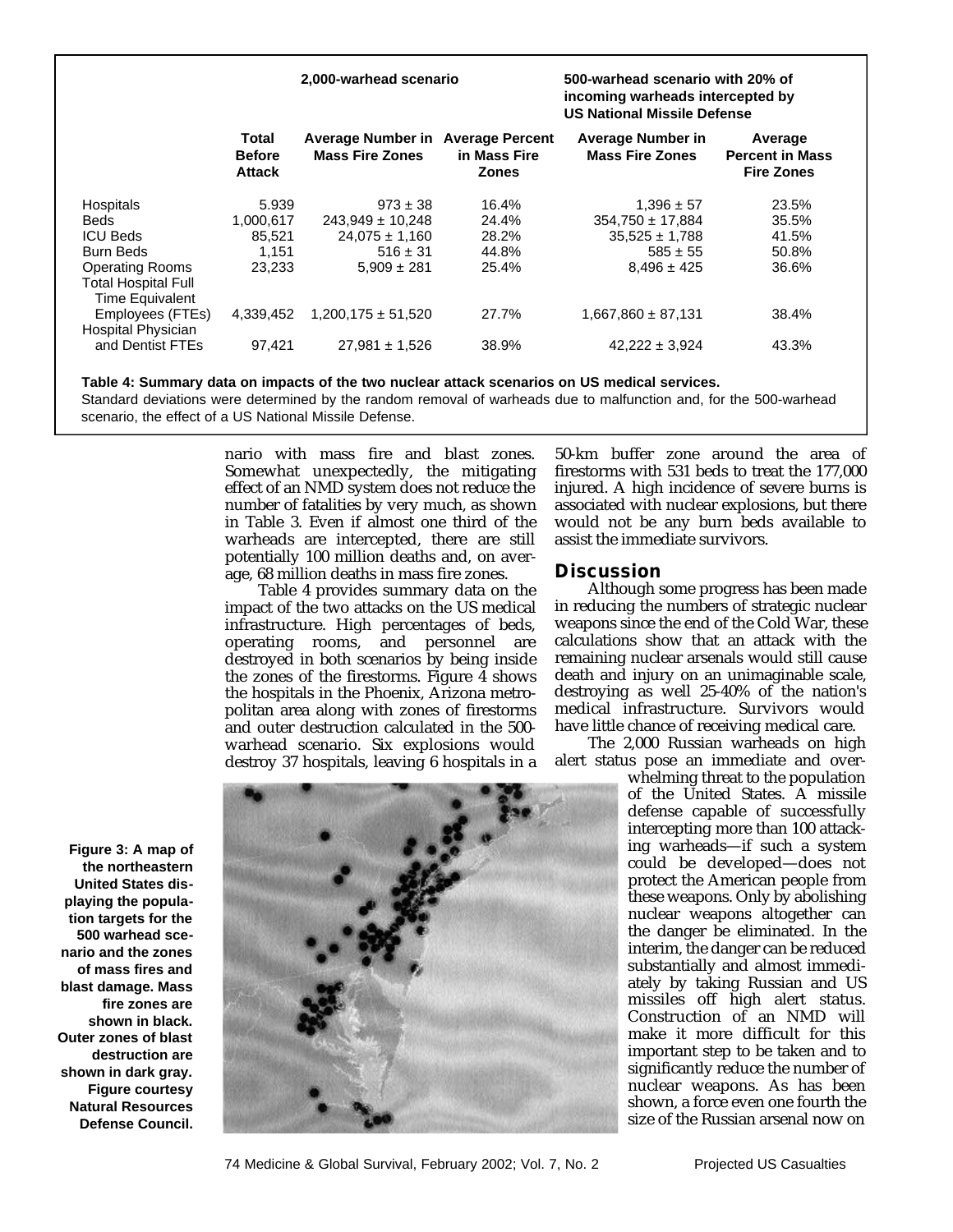alert can produce upwards of 100 million fatalities, satisfying any conceivable need for a nuclear deterrent. ❧

## **References**

1. **Ervin FR, Glazier JB, Arnow S, et al.** Human and ecological effects in Massachusetts of an assumed thermonuclear attack on the United States. N Engl J Med 1962;226:1127-37.

2. **Sidel VW, Geiger HJ, Lown B.** The physicians role in the postattack period. N Engl J Med 1962;266:1137-45.

3. **American Medical Association.** Policies 520.999 and 520.997. Chicago: AMA. 1981.

4. **Lown B, Chivian E, Muller J, Abrams H.** The nuclear arms race and the physician. N Engl J Med 1981;304:726-9.

5. **Cassel C, Jameton A.** Medical responsibility and thermonuclear war. Ann Intern Med 1982;97:426-32.

6. **Abrams HL.** Medical resources after nuclear war: availability vs. need. JAMA 1984;252:653-8. 7. **Relman AS.** The physicians role in prevent-

ing nuclear war. N Engl J Med 1986;315:889-91. 8. **World Health Organization.** Effects of nuclear war on health and health services. 2nd ed. Geneva: WHO. 1987.

9. **Forrow L, Sidel VW.** Medicine and nuclear war: from Hiroshima to mutual assured destruction to abolition 2000. JAMA 1998;280:456-461.

10. **Norris RS, Arkin WM.** NRDC nuclear notebook: global nuclear stockpiles 1945-2000. Bulletin of the Atomic Scientists. 2000;56:79.

11. **Feiveson HA, Blair BG.** How to lengthen the nuclear fuse. IEEE Spectrum. 2000;37(#3).

12. **Blair BG, Feiveson HA, von Hippel FN.** Taking nuclear weapons off hair-trigger alert. Sci Am 1997;277:74-81.

13. **Hall B.** Overkill is not dead. New York Times Magazine. March 15, 1998.

14. **Feiveson HA (ed).** The nuclear turning point. Washington, DC: Brookings Institute Press. 1999.

15. **Forrow L, Blair BG, Helfand I, et al.** Accidental nuclear war-a post Cold War assessment. N Engl J Med. 1998;338:1326-31.

16. **National Academy of Sciences, Committee on International Security and Arms Control.** The future of US nuclear weapons policy. Washington, DC: National Academy Press. 1997.

17. **Canberra Commission on the Elimination of Nuclear Weapons.** Media release. Canberra and Sydney, Australia: Canberra Commission. August 14, 1996. (Online at www.dfat.gov.au/ dfat/cc/cchome.html.)

18. Statement on nuclear weapons by international generals and admirals. Washington, DC: Stimson Center. December 5, 1996.

19. **Nunn S, Blair BG.** From nuclear deterrence to mutual safety. Washington Post. June 22,



1997:C1.

20. **Turner S.** Caging the nuclear genie: an American challenge for global security. Boulder, Colorado: Westview. 1997.

21. **Williams D.** Russia to cut its nuclear stockpile; Putin decides to shift funds to rebuild conventional forces. Washington Post. August 13, 2000:A16.

22. **Ballistic Missile Defense Office.** NMD function summary (unclassified), Sheet 3. US Washington, DC. Department of Defense. 1999. 23. **Spring B, Anderson JH.** Missile defense: ending America's vulnerability. Washington, DC: Heritage Foundation. 2000. Available online at www.heritage.org/issues/chap15.html.

24. **Center for Security Policy.** Missile defense poll. Washington, DC: Center for Security Policy. August 1998.

25. **Associated Press.** Russia lawmakers OK START II. April 14, 2000.

26. **Bulletin of the Atomic Scientists.** The ABM treaty "talking points." Washington, DC: Bulletin of the Atomic Scientists. Available online at www.thebulletin.org/issues/2000/mj00/ treaty\_doc.html.

27. **Cochran TB, Arkin WM, Norris RS Sands JI.** Nuclear weapons databook, volume IV: Soviet nuclear weapons, New York: Harper and Row. 1989.

28. **Arkin WM, Kristensen H.** The post cold war SIOP and nuclear warfare planning: a glossary, abbreviations, and acronyms. Washington, DC: Natural Resources Defense Council. January 1999.

29. START I Memorandum of Understanding.

30. **Environmental Systems Research Institute.** ESRI data and maps. Tracts - Pop1999. Redlands, CA: ESRI. 1999: Vol. 2.

31. **Postol TA.** Possible fatalities from superfires following nuclear attacks in or near urban areas. In: Solomon F, Marston RQ (eds). The medical

**Figure 4: Map of the Phoenix, Arizona metropolitan area with nuclear explosive effects displayed from the 500 warhead scenario. Squares denote hospitals, black areas are mass fire zones and dark gray areas are zones of blast damage. Figure courtesy Natural Resources Defense Council.**